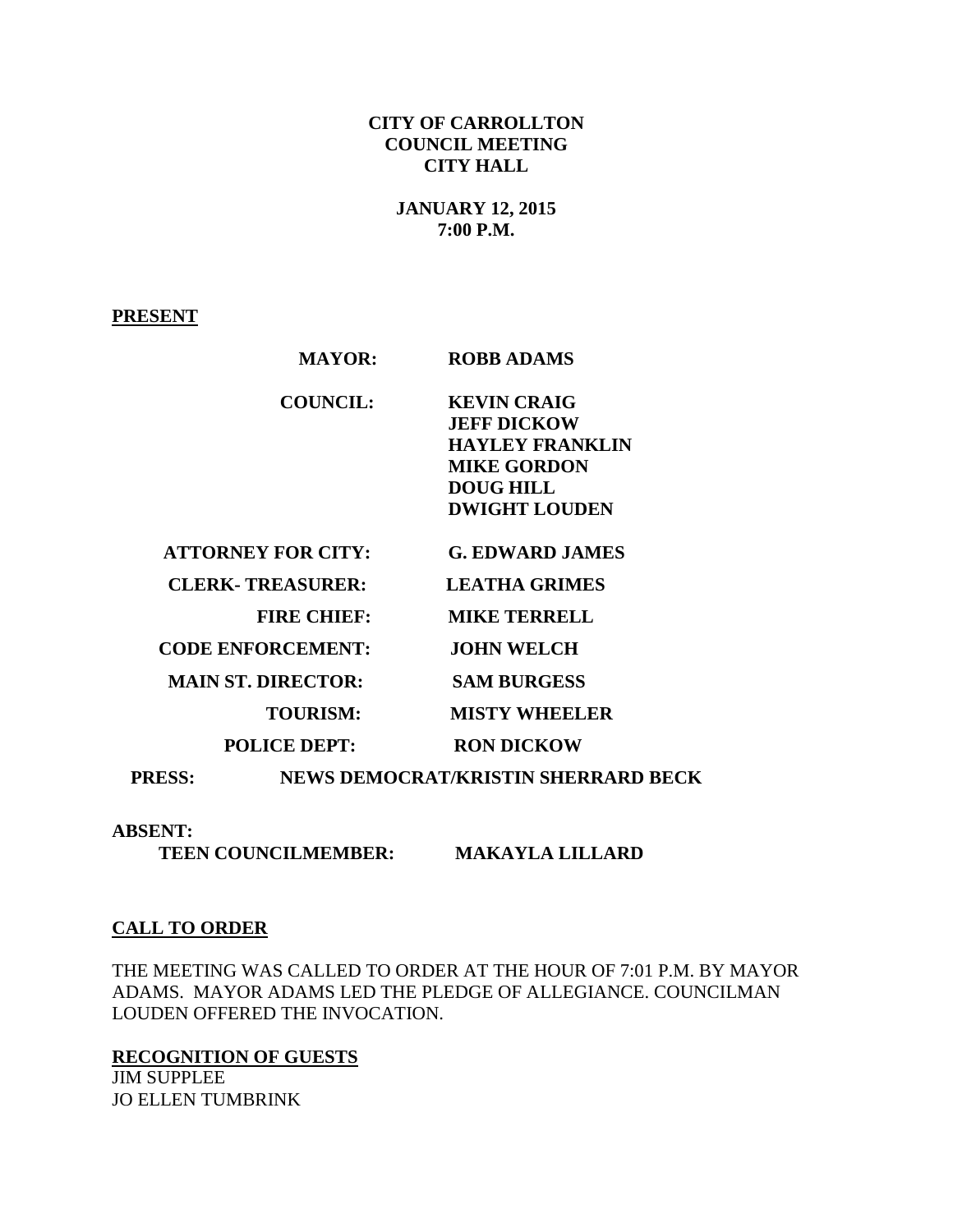## **APPROVAL OF MINUTES: REGULAR MEETING: 12/8/2014 THE MOTION WAS MADE BY COUNCILMAN GORDON AND SECONDED BY COUNCILMAN LOUDEN AND DULY CARRIED TO ACCEPT THE MINUTES AS PRESENTED FOR THE REGULAR MEETING OF 12/8/14.**

**AYES 6 NAYS 0**

**APPROVAL OF MINUTES: SPECIAL MEETING: 12/16/14 THE MOTION WAS MADE BY COUNCILWOMAN FRANKLIN AND SECONDED BY COUNCILMAN LOUDEN AND DULY CARRIED TO ACCEPT THE MINUTES AS PRESENTED FOR THE SPECIAL MEETING OF 12/16/14.**

## **AYES 6 NAYS 0 RESOLUTION #2015-01: APPROVAL OF SIGNATURES FOR CHECKING ACCOUNTS**

ATTORNEY FOR THE CITY, ED JAMES, READ THE RESOLUTION. MAYOR ADAMS EXPLAINED THAT FIRST NATIONAL BANK HAD REQUESTED A RESOLUTION AND A COPY OF THE APPROVED MINUTES OF THIS MEETING BEFORE HE COULD BE ADDED TO THE CHECK SIGNATURE APPROVAL LIST DUE TO NEW REGULATIONS. THE OTHER NAMES IN THE RESOLUTION ARE ALREADY APPROVED TO SIGN CHECKS.

## **THE MOTION WAS MADE BY COUNCILMAN LOUDEN AND SECONDED BY COUNCILMAN GORDON AND DULY CARRIED TO ADOPT RESOLTUION #2015- 01: APPROVAL OF SIGNATURES FOR CHECKING ACCOUNTS.**

## **AYES 6 NAYS 0**

## **MUNICIPAL ORDER #2015-01: ADOPTING PROTECTION OF PERSONAL INFORMATION POLICY**

ED JAMES READ THE MUNICIPAL ORDER AND EXPLAINED THAT THE REASON FOR IT IS BECAUSE THE LEGISLATURE ENACTED A LAW EFFECTIVE 1/1/15, KRS 61.932.

## **THE MOTION WAS MADE BY COUNCILMAN CRAIG AND SECONDED BY COUNCILMAN DICKOW AND DULY CARRIED TO ADOPT MUNICIPAL ORDER #2015-01: ADOPTING PROTECTION OF PERSONAL INFORMATIN POLICY.**

|  | <b>AYES</b> |  | <b>NAYS</b> |  |
|--|-------------|--|-------------|--|
|--|-------------|--|-------------|--|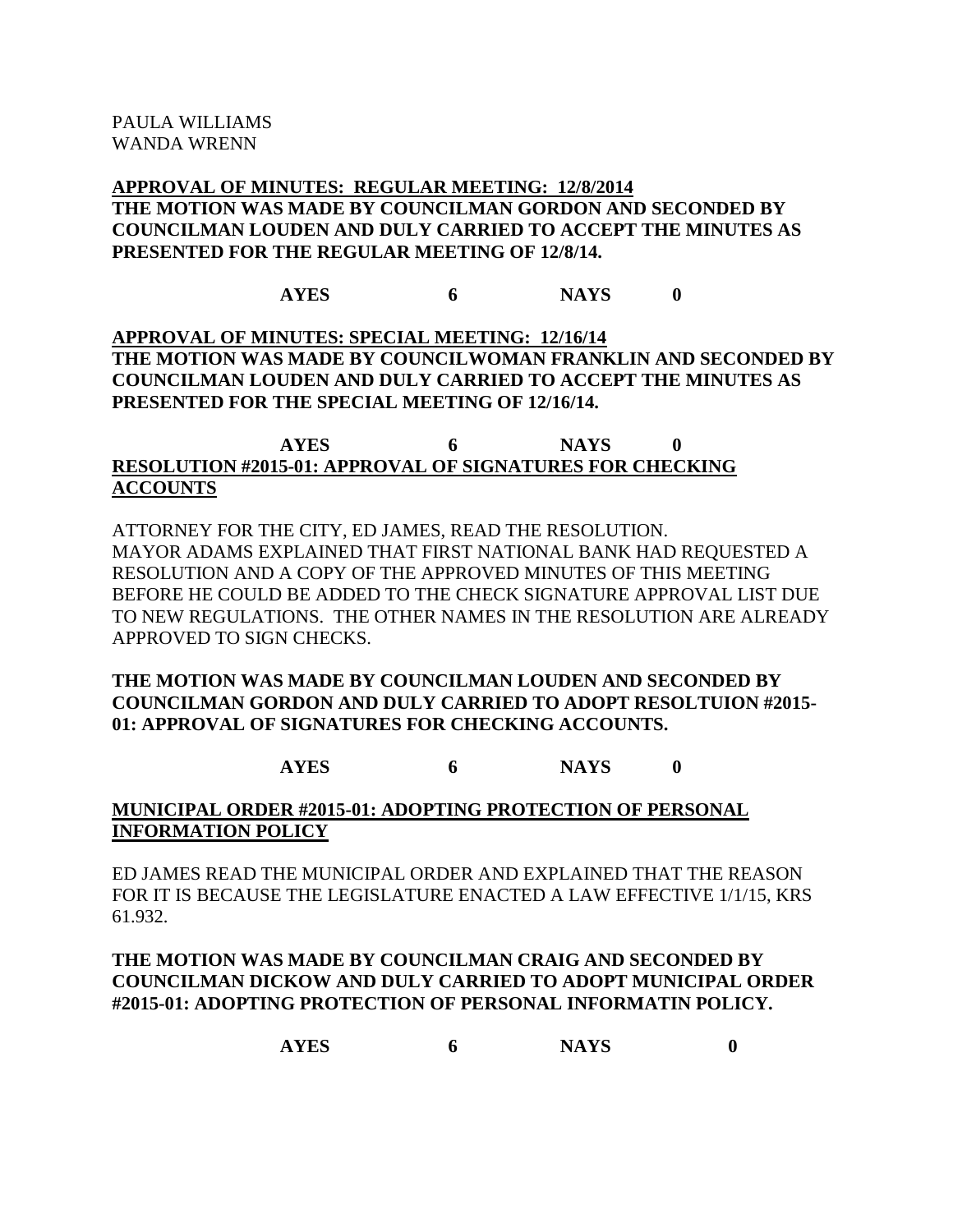## **MUNICIPAL ORDER #2015-02: UPDATING PERSONNEL POLICIES AND PROCEDURES**

ED JAMES READ THE MUNICIPAL ORDER. HE SAID PAUL COMBS HAD SUGGESTED THE CHANGES TO THE POLICY SO THAT THE CITY WOULD NOT HAVE TO ADVERTISE EVERY TIME THERE IS AN OPENING THEREBY SAVING THE CITY TIME AND MONEY.

## **THE MOTION WAS MADE BY COUNCILMAN LOUDEN AND SECONDED BY COUNCILMAN GORDON TO ADOPT MUNICIPAL ORDER#2015-02: UPDATING PERSONNEL POLICIES AND PROCEDURES.**

COUNCILWOMAN FRANKLIN QUESTIONED THE FAIRNESS OF NOT ADVERTISING FOR EVERY POSITION. COUNCILMAN HILL SAID HE THOUGHT IT WAS USUALLY BETTER TO ADVERTISE EVERY OPENING. COUNCILMAN LOUDEN POINTED OUT THAT THE MAYOR IS THE HIRING AUTHORITY AND CAN HIRE WHOMEVER HE WISHES EVEN IF THE POSITION IS ADVERTISED.

# **AYES 0 NAYS 6**

## **1 ST READING ORDINANCE #2015-01: UPDATING PAY/CLASSIFICATION PLAN**

**THE MOTION WAS MADE BY COUNCILMAN CRAIG AND SECONDED BY COUNCILMAN LOUDEN AND DULY CARRIED TO HAVE THE 1ST READING OF ORDINANCE #2015-01: UPDATING PAY/CLASSIFICATION PLAN.**

**AYES 6 NAYS 0**

ED JAMES READ THE ORDINANCE.

THE MAYOR EXPLAINED THAT THE ORDINANCE WAS NEEDED TO CHANGE THE CUSTODIAN POSITION TO PART-TIME AND ALSO TO REMOVE SOME OF THE DUTIES FROM THE JOB DESCRIPTION.

SECOND READING WILL BE AT THE SPECIAL MEETING 1/15/15.

## **DISCUSSION: REIMBURSEMENT OF BRYANT HUNGER'S UNIFORM COST & RETURN OF UNIFORMS - \$856.29**

THE MAYOR READ BRYANT HUNGER'S LETTER OF RESIGNATION. HE IS LEAVING EFFECTIVE 1/16/15 TO TAKE A JOB WITH THE STATE POLICE.

**THE MOTION WAS MADE BY COUNCILMAN CRAIG AND SECONDED BY COUNCILMAN HILL AND DULY CARRIED TO ACCEPT HIS LETTER OF RESIGNATION.**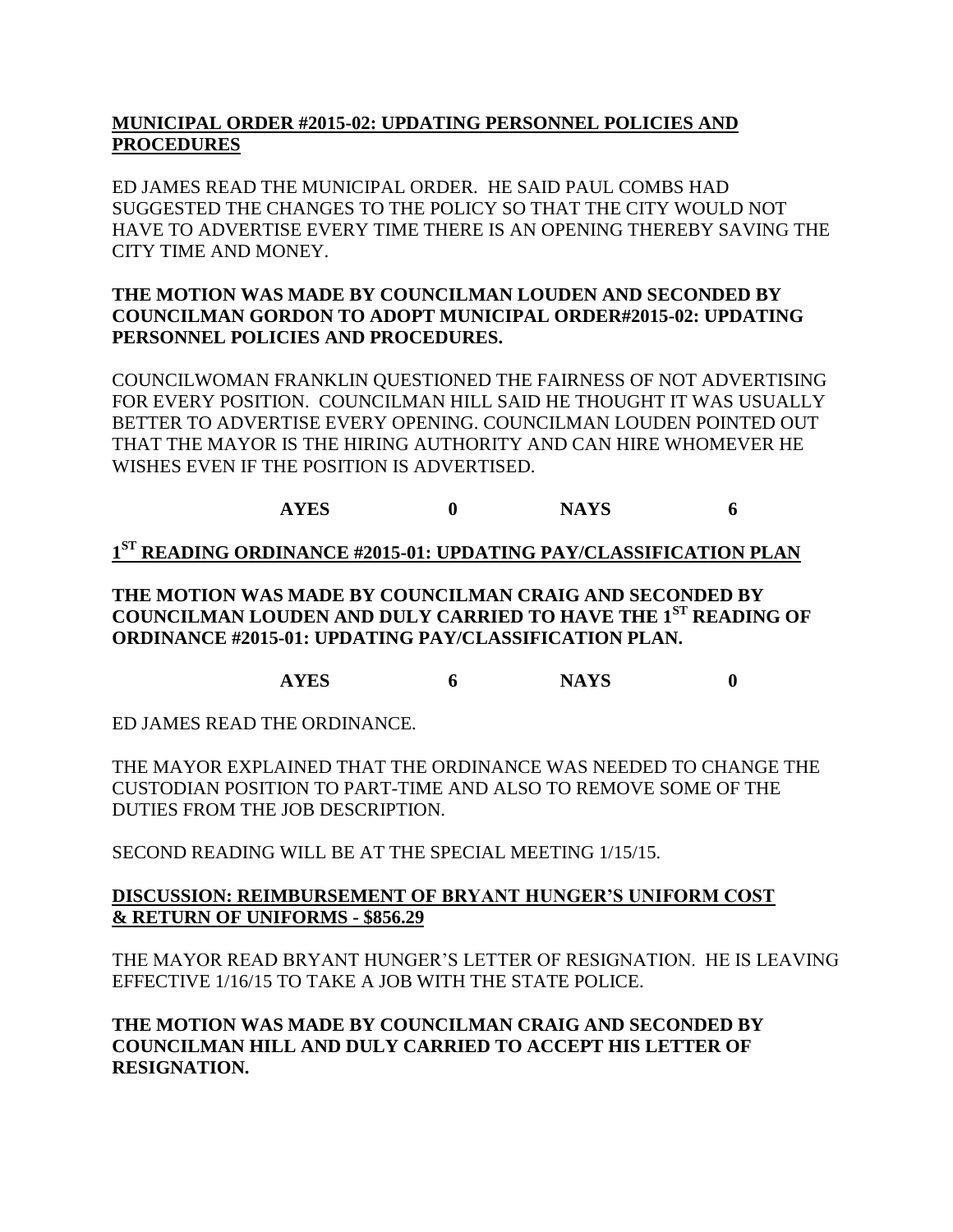MAYOR ADAMS THEN TOLD COUNCIL THAT BRYANT HAD ALREADY PAID BACK TO THE CITY WHAT WAS OWED ON HIS CONTRACT. HOWEVER SINCE THE CITY DESIRES FOR ANY OFFICER WHO RESIGNS TO RETURN THEIR UNIFORMS IT DOES NOT SEEM ETHICAL TO REQUIRE PAYMENT FOR THEM. SO OTHER THAN THE COST OF TWO NAMEPLATES THE MAYOR ASKED COUNCIL TO APPROVE REIMBURSEMENT TO BRYANT HUNGER THE AMOUNT OF \$856.29 FOR THE UNIFORMS WHICH HE WILL RETURN TO THE CITY.

## **THE MOTION WAS MADE BY COUNCILMAN CRAIG AND SECONDED BY COUNCILMAN DICKOW AND DULY CARRIED TO APPROVE THE REIMBURSEMENT OF \$856.29 TO BRYANT HUNGER FOR THE COST OF HIS UNIFORMS.**

**AYES 6 NAYS 0**

### **APPOINTMENTS:**

MAYOR ADAMS READ THE RESIGNATION OF RON MCMILLAN FROM THE UTILITIES COMMISSION.

**THE MOTION WAS MADE BY COUNCILMAN GORDON AND SECONDED BY COUNCILMAN LOUDEN AND DULY CARRIED TO ACCEPT RELUCTANTLY RON MCMILLAN'S RESIGNATION FROM THE UTILITIES COMMISSION.**

### **AYES 6 NAYS 0**

THE MAYOR RECOMMENDED TO COUNCIL THE APPOINTMENT OF ADAM RAKER TO FILL RON MCMILLAN'S UNEXPIRED TERM ON THE UTILITIES COMMISSION.

**THE MOTION WAS MADE BY COUNCILWOMAN FRANKLIN AND SECONDED BY COUNCILMAN GORDON AND DULY CARRIED TO APPROVE THE APPOINTMENT OF ADAM RAKER TO THE UTILITIES COMMISSION WITH HIS TERM EXPIRING 4/30/15.**

### **AYES 6 NAYS 0**

THE MAYOR ALSO RECOMMENDED TO COUNCIL THE RE-APPOINTMENT OF THE FOLLOWING TO THE UTILITIES COMMISSION:

| BILL WELTY       | <b>TERM EXPIRING: 4/30/2017</b> |
|------------------|---------------------------------|
| <b>GREG GOFF</b> | TERM EXPIRING: $10/30/2017$     |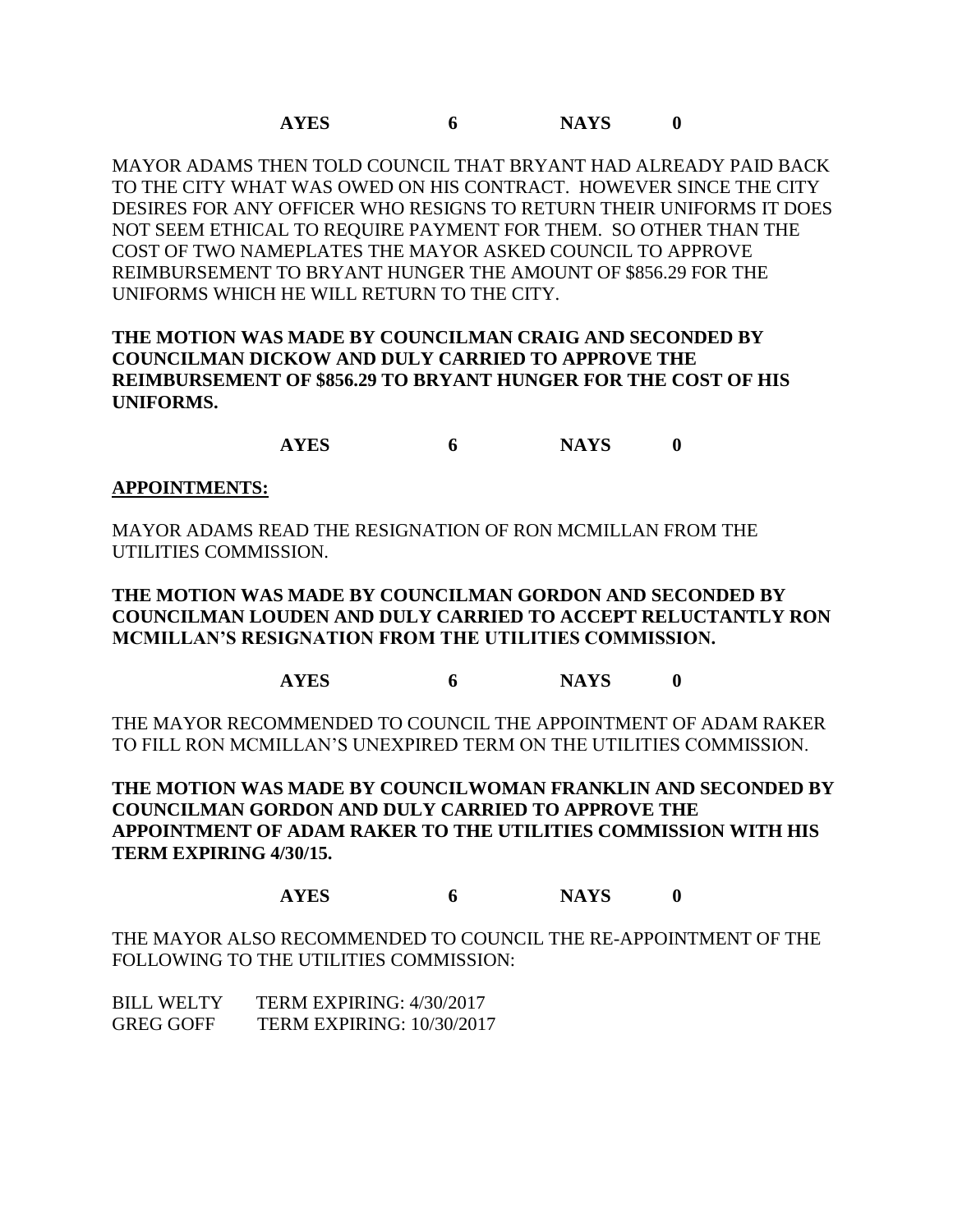### **THE MOTION WAS MADE BY COUNCILMAN CRAIG AND SECONDED BY COUNCILMAN DICKOW AND DULY CARRIED TO RE-APPOINT BILL WELTY TO THE UTILITIES COMMISSION WITH HIS TERM EXPIRING 4/30/2017.**

**AYES 6 NAYS 0 THE MOTION WAS MADE BY COUNCILMAN GORDON AND SECONDED BY COUNCILWOMAN FRANKLIN AND DULY CARRIED TO APPROVE THE RE-APPOINTMENT OF GREG GOFF TO THE UTILITIES COMMISSION WITH HIS TERM EXPIRING 10/30/2017.**

**AYES 6 NAYS 0**

### **NEW BUSINESS**

MAYOR ADAMS BROUGHT UP AN ISSUE WITH COUNCIL CONCERNING THE AMOUNT BUDGETED IN FY 14-15 FOR PHYSICALS FOR THE VOLUNTEER FIREFIGHTERS. THE AMOUNT BUDGETED WAS \$50 PER FIREFIGHTER BECAUSE THAT IS THE AMOUNT THAT WAS QUOTED BY DR. KATES. ONE OF THE VOLUNTEER FIREFIGHTERS, BRENT STUCKER, HAD GONE TO HIS PRIVATE PHYSICIAN FOR A PHYSICAL AND WAS ASKING IF THE \$50 COULD BE PAID TOWARDS HIS COST.

**THE MOTION WAS MADE BY COUNCILMAN CRAIG AND SECONDED BY COUNCILWOMAN FRANKLIN AND DULY CARRIED TO REIMBURSE BRENT STUCKER \$50 OF THE COST OF HIS PHYSICAL.**

> **AYES 5 NAYS 0 ABSTAINING 1(COUNCILMAN DICKOW)**

THE MAYOR ALSO SAID A SPECIAL MEETING IS NEEDED TO APPROVE THE MINUTES OF TONIGHT'S MEETING FOR THE FIRST NATIONAL BANK TO APPROVE HIS NAME TO BE ADDED TO THE APPROVED LIST OF CHECK SIGNERS. ALSO  $2^{ND}$ READING OF ORDINANCE 2015-01 COULD BE DONE AT THAT TIME. IT WAS AGREED UPON TO HAVE THE SPECIAL MEETING, THURSDAY, 1/15/15 AT 2:00 P.M.

### **MAYOR'S REPORTS:**

MAYOR ADAMS READ RITA VEST'S RESIGNATION. RITA IS RETIRING EFFECTIVE 1/31/15 AFTER 10 YEARS WITH THE CITY AS CUSTODIAN.

## **THE MOTION WAS MADE BY COUNCILMAN GORDON AND SECONDED BY COUNCILWOMAN FRANKLIN AND DULY CARRIED TO ACCEPT RITA VEST'S RESIGNATION.**

```
AYES 6 NAYS 0
```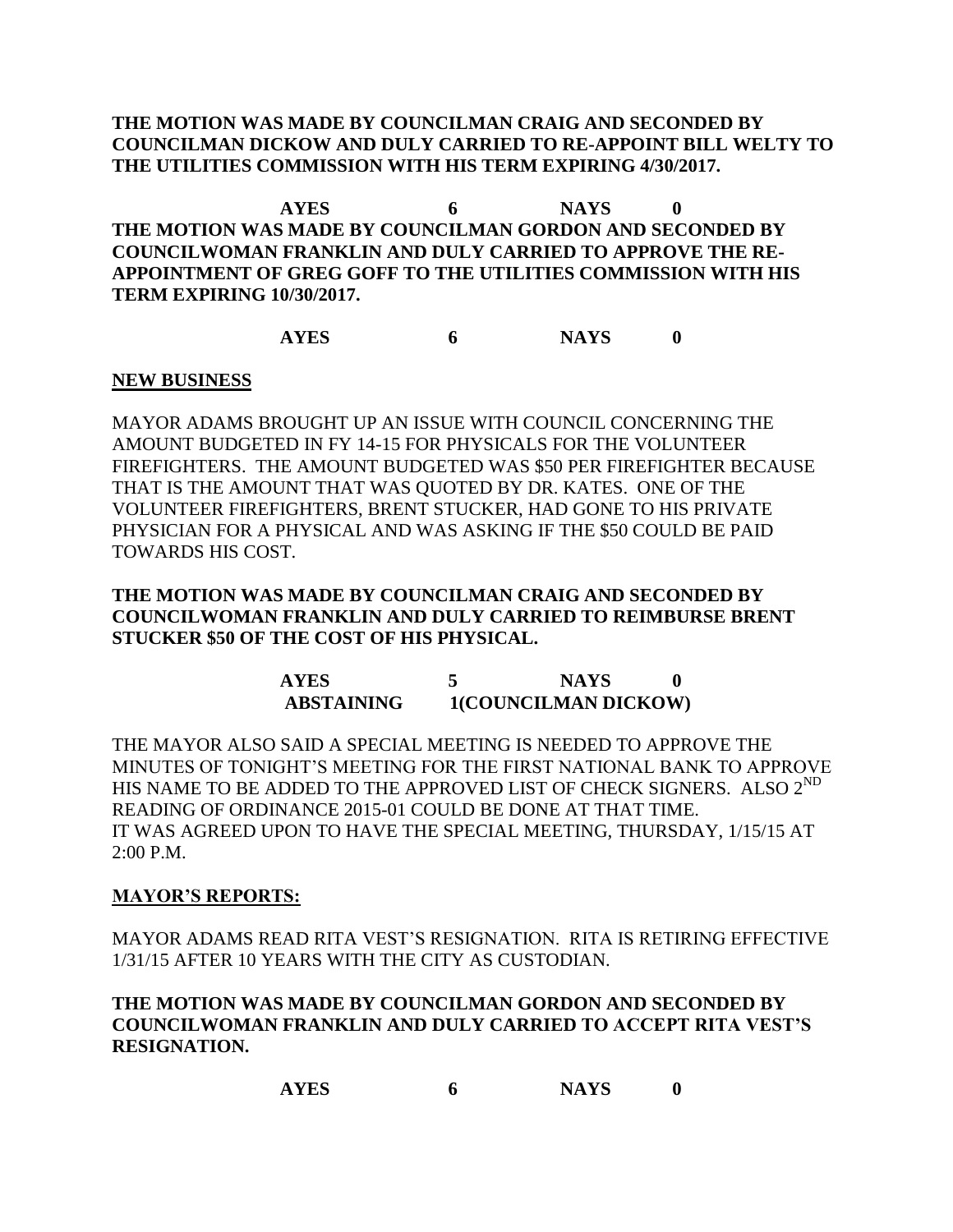THE MAYOR SWORE IN THEEE BOARD MEMBERS: JO ELLEN TUMBRINK OF THE PLANNING & ZONING COMMISSION; WANDA WRENN OF THE DESIGN REVIEW BOARD AND PAULA WILLIAMS OF THE BOARD OF ADJUSTMENTS.

THE MAYOR ALSO APPOINTED DOUG HILL TO BE THE EX OFFICIO MEMBER TO THE PLANNING & ZONING COMMISSION. MIKE GORDON IS STILL THE EX OFFICIO ON THE BOARD OF ADJUSTMENTS. THERE IS STILL A NEED FOR AN EX OFFICIO POSITION ON THE DESIGN REVIEW BOARD. THE MAYOR ASKED IF ANYBODY WAS INTERESTED. COUNCILMAN DICKOW SAID HE WOULD TELL HIM LATER.

THE MAYOR DISCUSSED THE SITUATION WITH ASH TREES DYING IN THE CITY. HE SAID MIKE LONG HAS DONE A LOT OF GROUNDWORK TO SEE WHAT CAN BE DONE TO SAVE THE TREES. URBAN FORESTRY AND THE CONSERVATION DISTRICT ARE SEEKING FUNDING TO HELP WITH THIS PROJECT. THERE WILL BE MORE INFORMATION LATER AT A FEBRUARY MEETING.

MAYOR ADAMS TOLD COUNCIL THAT HE WOULD BE ADVERTISING FOR THE CAMPGROUND AGAIN IN THE DISCOVER CARROLL COUNTY PUBLICATION. THE SAME AD THAT RAN LAST YEAR IS STILL \$375 FOR A COLOR HALF-PAGE AD. THERE WERE NO OBJECTIONS BY COUNCIL.

### **EXECUTIVE SESSION: PER KRS 61.810: PROPERTY ACQUISITION/DISPOSITION/LITIGATION**

**THE MOTION WAS MADE BY COUNCILMAN GORDON AND SECONDED BY COUNCILMAN CRAIG AND DULY CARRIED TO GO INTO EXECUTIVE SESSION FOR THE PURPOSE OF POSSIBLE LITIGATION AT THE HOUR OF 8:00 P.M.**

**AYES 6 NAYS 0**

**THE MOTION WAS MADE BY COUNCILMAN LOUDEN AND SECONDED BY COUNCILMAN DICKOW AND DULY CARRIED TO RETURN FROM EXECUTIVE SESSION AT THE HOUR OF 8:40 P.M.**

**AYES 6 NAYS 0**

NO ACTION WAS TAKEN.

**DEPARTMENT REPORTS:** 

## **JOHN WELCH – CODE ENFORCEMENT OFFICER**

JOHN SAID THE CENTRAL THING HE HAD BEEN FOCUSED ON WAS GETTING HIS BOARDS AND COMMISSIONS TOGETHER. HE HAD BEEN SETTING UP TRAINING FOR P&Z AND BOA TO COMPLY WITH HB55. HE HAD SENT OUT PRELIMINARY LETTERS TO MANY PEOPLE WHO HAD ISSUES THAT NEED TO BE ADDRESSED.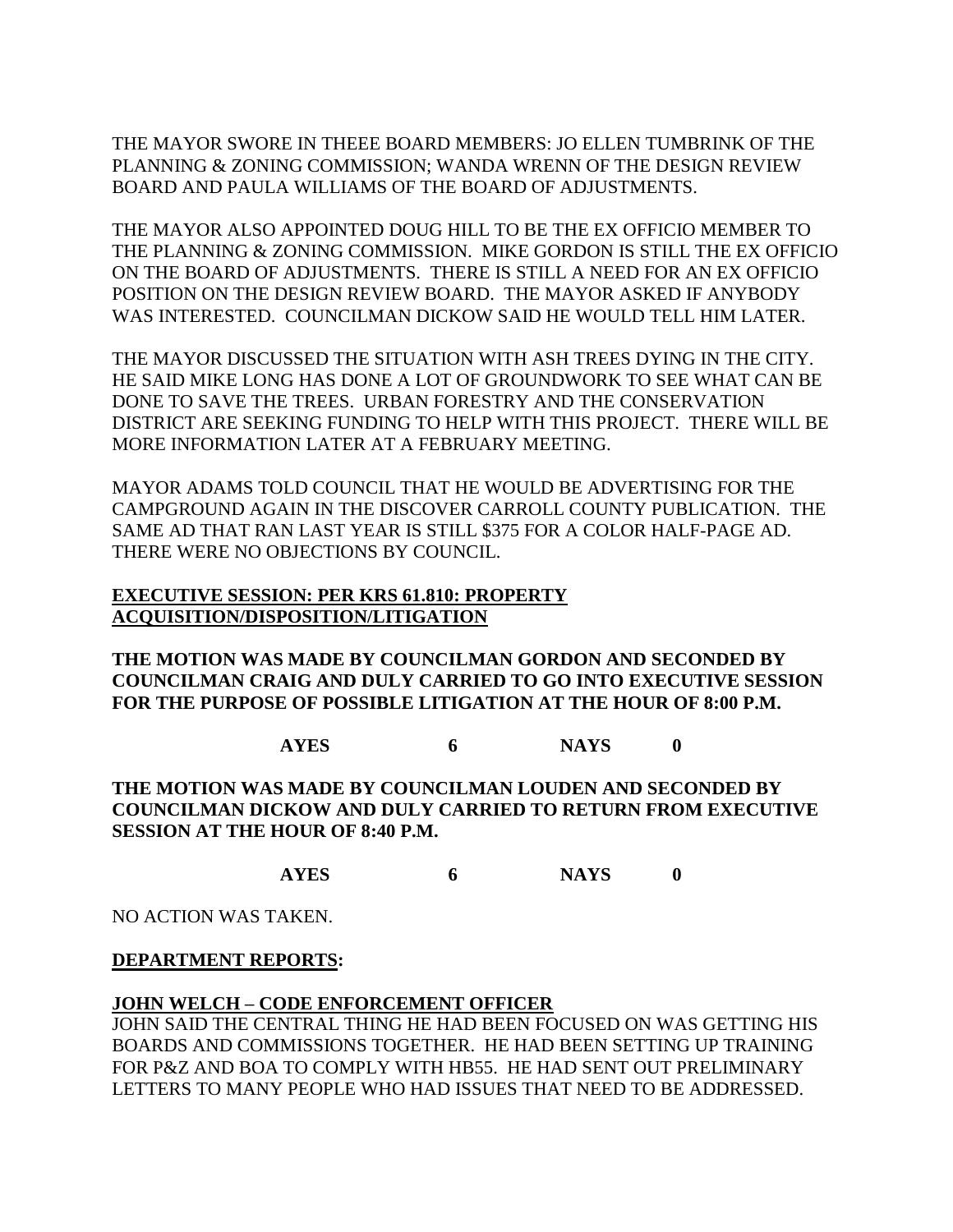# **SAM BURGESS – CARROLLTON MAIN STREET DIRECTOR**

1. IN NOVEMBER HE AND JUSTIN BESSINGER BROUGHT TO COUNCIL THE RESULTS OF THEIR WORK ON SIGNAGE ON THE TRAILHEADS FOR THE RIVERWALK. THEY WOULD LIKE FOR THAT TO BE ON A FUTURE AGENDA FOR FURTHER DISCUSSION. THE COST WAS TO BE \$1,500 FOR THE TWO SIGNS. 2. MR. BURGESS IS IN THE MIDDLE OF HIS ANNUAL NATIONAL ACCREDITATION PROCESS WHICH IS DUE 1/15.

3. ON FEB.  $25^{TH}$ ,  $26^{TH}$ ,  $\& 27^{TH}$  CARROLLTON MAIN STREET WIL LBE HOSTING A STATE MAIN STREET PROGRAM WHICH WILL BE HELD AT GBSP.

# **MIKE TERRELL – FIRE CHIEF**

CHIEF TERRELL WILL TEACHING CPR CLASSES AT THE FIREHOUSE. HE HAD COMPILED SOME STATISTICS SHOWING THEIR BUSIEST TIME OF DAY AS BETWEEN 1:00 AND 3:00 P.M. AND THE BUSIEST DAY AS SATURDAY.

## **MISTY WHEELER – TOURISM**

MS. WHEELER HANDED OUT A TENTATIVE CALENDAR WHICH SHE SAID IS NOT COMPLETE. BUT SOME DATES SCHEDULED INCLUDE: BASS TOURNAMENT 10/17 & 10/18 WITH A \$10,000 PAY OUT; USA BASSIN/LUCAS OIL/CARROLL COUNTY OPEN ON 5/16; IRONMAN CATFISH TOURNAMENT ON 9/26. BANDS & BBQ WILL BE 9/11 & 9/12

## **COMMENTS:**

**JEFF DICKOW:** SAID HE IS LOOKING FORWARD TO THIS OPPORTUNITY.

**KEVIN CRAIG:** SAID HE IS GLAD TO BE BACK.

**MIKE GORDON:** WELCOMED THE NEW COUNCILMEMBERS.

**HAYLEY FRANKLIN:** SAID SHE IS EXCITED FOR THIS TERM. SHE REMINDED EVERYBODY OF THE UPCOMING KLC TRAINING IN LEXINGTON. ALSO THE NEXT COALITON MEETING FOR CHAMPIONS FOR DRUG FREE CARROLL COUNTY WILL BE 1/29. THERE IS ALSO A HEROIN TOWN HALL MEETING PLANNED FOR 3/12 AT 6:00 P.M.

**DWIGHT LOUDEN:** WELCOMED THE NEW MEMBERS.

**DOUG HILL:** SAID HE WAS GLAD TO BE HERE.

# **APPROVAL OF FINANCIAL REPORT**

**THE MOTION WAS MADE BY COUNCILMAN LOUDEN AND SECONDED BY COUNCILMAN GORDON AND DULY CARRIED TO APPROVE THE FINANCIAL REPORT.**

```
AYES 6 NAYS 0
```